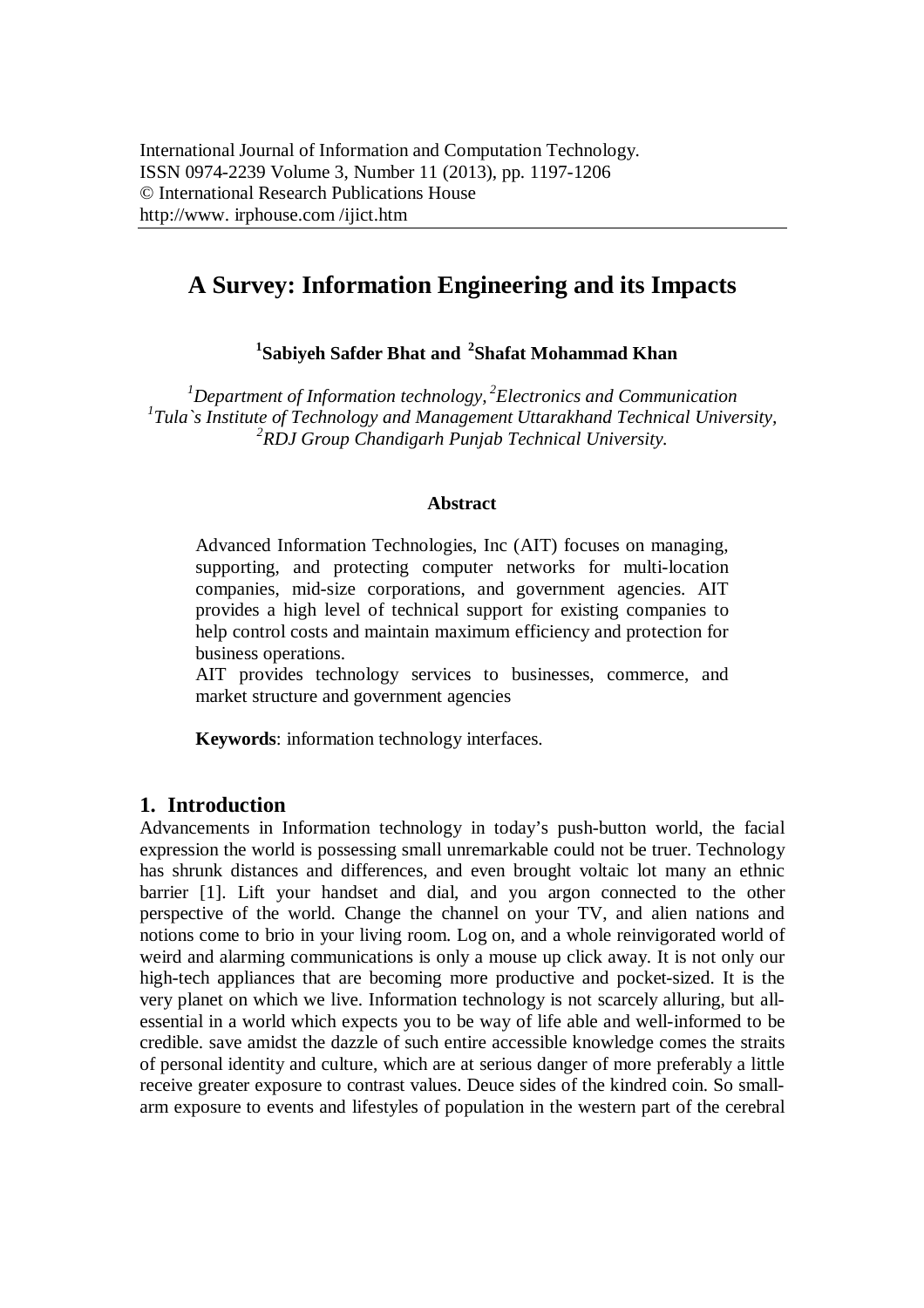hemisphere could be edifying and intellectually stimulating, yet the gaps could be quite alarming to those in the slight developed countries.

How do cell phones change society? How do children use computers? How can we manage relationships via text messages? The internet, television, email and other new forms of information technology are changing at a rapid pace with potentially profound but also subtle influences on social life. This paper offers a succinct introduction to both the experience and implications of these information and communication technologies (ICTs) in everyday life. Considered the potential, or feared, social consequences of ICTs [2].Throughout, i analyzed what factors are shaping the debates surrounding information and communication technologies. The outcome is a cutting-edge paper that offers a fresh survey to understanding AITs and everyday life. Throughout the latter half of the twentieth century, the introduction of information technology exerted a profound influence on the business landscape. Over the course of the last decade, the impact of information technology upon the market and the economy has become increasingly significant. Most notably, the technology boom that occurred during the late 1990s, spurred in large part by the rapid spread of Internet-based business models and initial public offerings, produced a period of prosperity and affluence that was virtually unprecedented in its intensity and magnitude.

## **2. Impacts**

Over the past 20 years, the world as we know has changed drastically. We have moved from a world that was bound by wires and copper cabling to a world that offers any bit of information you want with the touch of a glass screen from a device that fits in your pockets. In this same period of time, shopping used to involve planning a trip to a brick and motor store and hope they had the product you were looking for, and at the price you wanted to pay. If you lived in a small market, you didn't have the choices to comparison shop other stores. In today's age, a consumer can shop from the comfort of their home, and find exactly the right product at exactly the right price. With a click of a mouse and a charge of a credit card, the product will be rushed to the consumer's house with little to no effort.

- Impact on Business
- Impact on Education
- Impact on Banking
- Impact on Tourism
- Impact on Government
- Impact on World Peace and Security
- Medical Applications
- Judiciary Systems

Thus information technology is helping us in each and every domain, let's discuss each.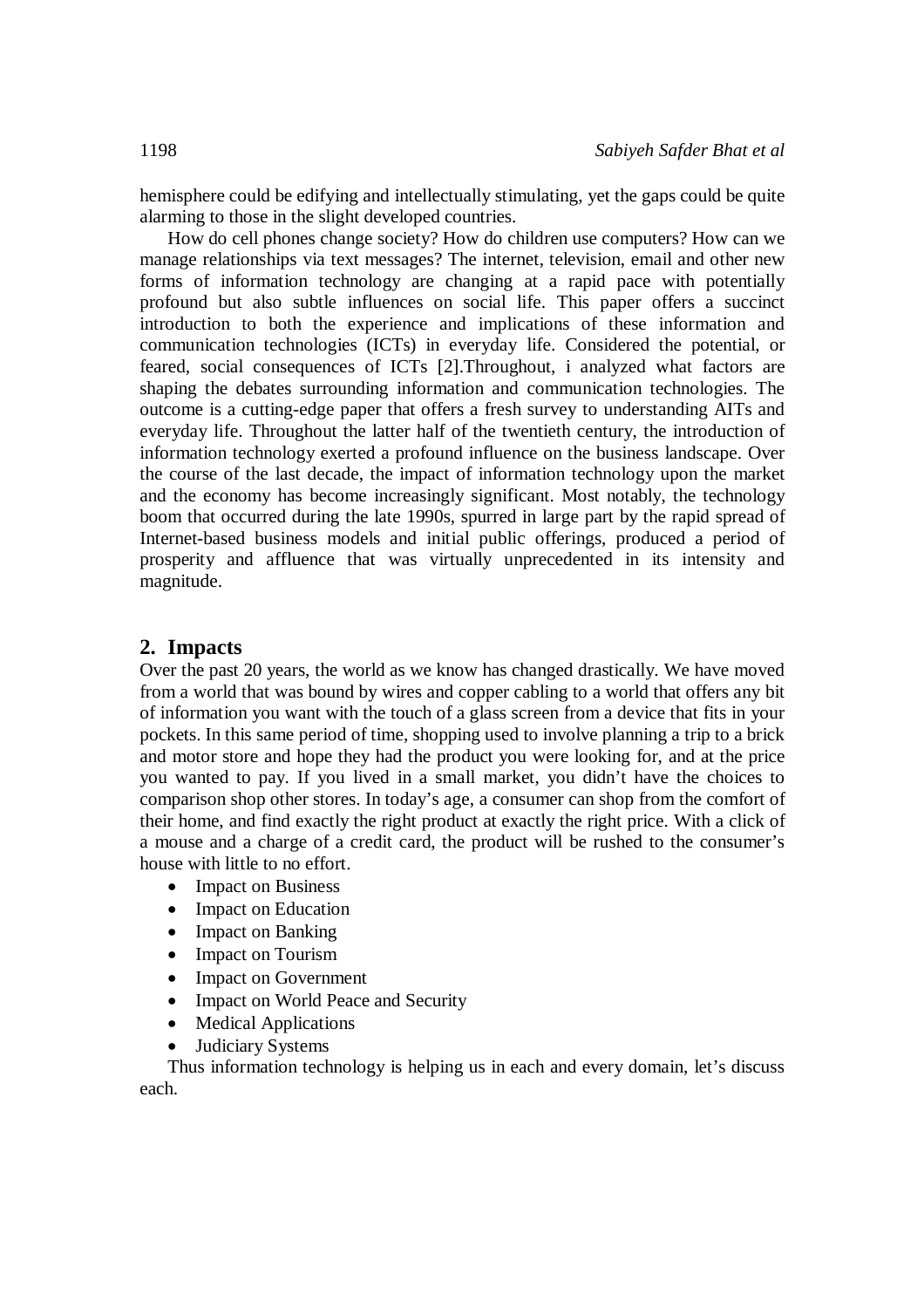1. **Impact on Business**: First off, I.T. affects how businesses go about with their usual routine. For instance: the technology allows companies to go paperless, depending only on digital databases to store important data. Many pundits see this as a risk; isn't digital data flimsy and unreliable, they ask. But the shift offers several benefits as well—including reduction in operational cost, since the business no longer has to buy or rent space or equipment just to store data. [3]

Information Technology also affects the accuracy of business operations. When a company uses a computerized accounting system instead of relying on a real live accountant, they eliminate (or, at the very least, significantly reduce) human error. And because such systems allow for faster operations, the company's workers can concentrate on more pressing tasks. The most important impact of Information Technology on business lies on how it has changed the marketplace from geographically-based to global. I.T. permits businesses to take their operations into a worldwide scale thanks to applications that allows them to set up a store online. Simply put, Information Technology has changed the business landscape due to its wide and varied scope.

2. **Impact on Education:** The Role of Information Technology in Education is exploring the potential for technology to redefine the terms of teaching and learning. We concluded that making computers available in schools was not sufficient to realizing technology's potential. There are pockets of innovation. Individual teachers, students, and communities are delivering specific advances at every educational level. Advances can be grouped into 5 categories:

Pedagogy: enhanced capacity for tailoring instruction for individual students and monitoring student performance to assess instruction efficacy.

Constructing local content: through collaboration made possible by technology, students or professors in several locations, drawing on local content can transform classroom practices.

Professional development: information technology makes possible high-quality professional development at times convenient for the teacher. Technology can overcome school scheduling problems by delivering training during off-hours or as the teacher works with students and colleagues in the classroom.

Collaboration: teachers and students can collaborate outside the classroom in synchronous (real-time) and asynchronous (delayed response) fora, which brings far more resources, perspectives, and analysis to classroom assignments.

Economic efficiency: schools and universities are finding ways to use technology creatively to save money or expand productivity.

3. **Impact on tourism:** Information Technology is now focusing on the nature and role of information technology within the context of tourism, travel and hospitality. Information and communication systems embedded in a global net have had a profound influence on these industries, as also these industries with their presence in the electronic market show an impact on the developments of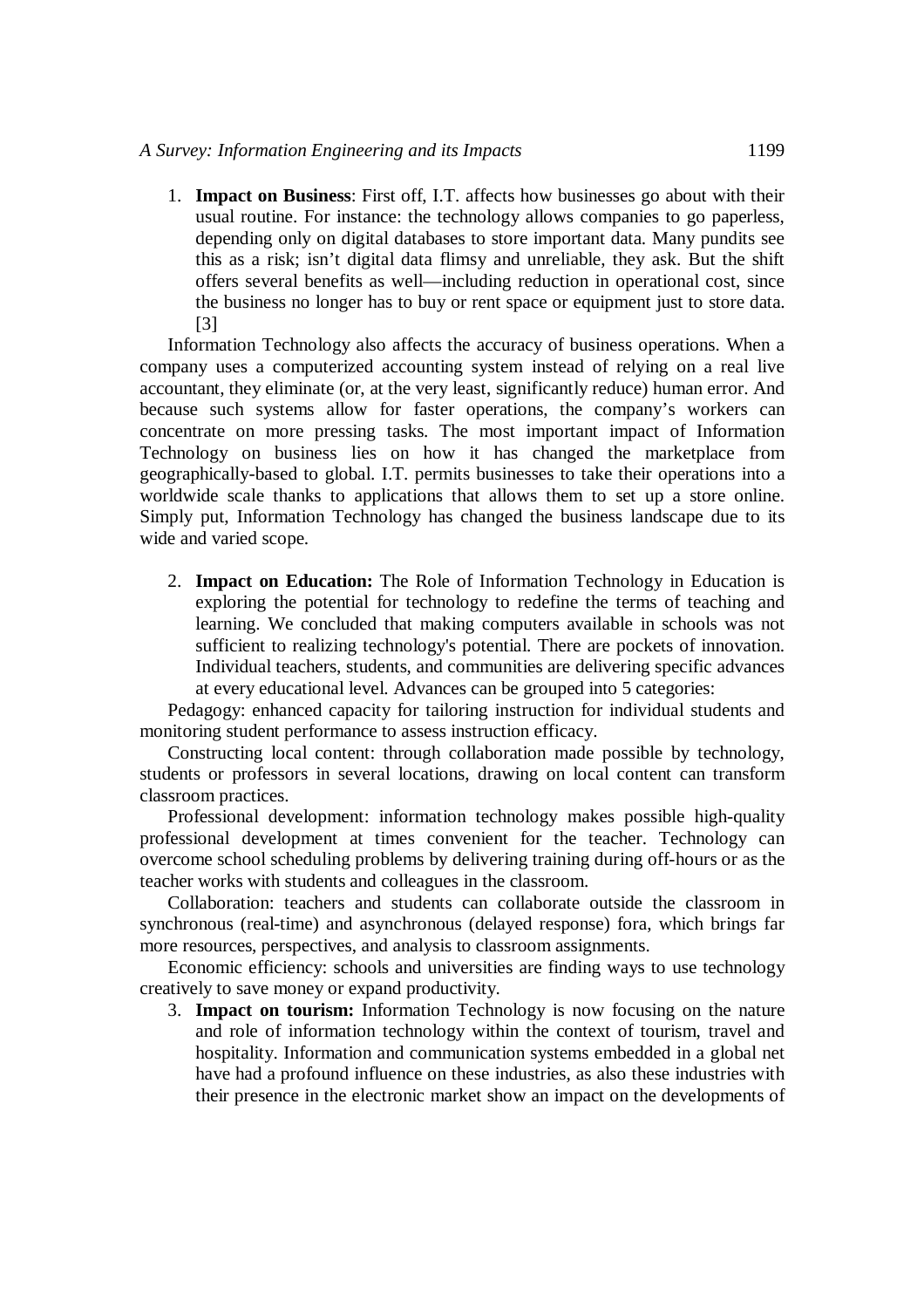IT. [6]Advances in the use and development of tools, technologies, and methodologies have facilitated the efficient netting of information and communication systems in tourism, travel and hospitality. Information technology provides various technologies to enhance the existing infrastructure. The technologies are mostly applicable in advertising and attractive sectors .using the modern technologies the present situation of tourism can be improved tremendously.

### **3. Impact on Banking**

Today's business environment is very dynamic and undergoes rapid changes as a result of technological innovation, increased awareness and demands from customers. Business organizations, especially the banking industry of the 21st century operates in a complex and competitive environment characterized by these changing conditions and highly unpredictable economic climate. [5] Information and Communication Technology (ICT) is at the centre of this global change curve. Laudon and Laudon, (1991) contend that managers cannot ignore Information Systems because they play a critical role in contemporary organization. They point out that the entire cash flow of most fortune 500 companies is linked to Information System.

The application of information and communication technology concepts, techniques, policies and implementation strategies to banking services has become a subject of fundamental importance and concerns to all banks and indeed a prerequisite for local and global competitiveness. ICT directly affects how managers decide, how they plan and what products and services are offered in the banking industry. It has continued to change the way banks and their corporate relationships are organized worldwide and the variety of innovative devices available to enhance the speed and quality of service delivery.

Harold and Jeff (1995) contend that financial service providers should modify their traditional operating practices to remain viable in the 1990s and the decades that follow. They claim that the most significant shortcoming in the banking industry today is a wide spread failure on the part of senior management in banks to grasp the importance of technology and incorporate it into their strategic plans accordingly.

Woherem (2000) claimed that only banks that overhaul the whole of their payment and delivery systems and apply ICT to their operations are likely to survive and prosper in the new millennium.

#### **3.1 Medical applications: [7] Electronic Health Records**

Information technology has transformed the way that patient information is stored and accessed, as well as revolutionized billing and insurance procedures. Electronic health records function as a database that store patients' health-related documents, such as their medical progress notes, immunization records, payment and account information and insurance data. They eliminate the need for doctors and hospitals to maintain hard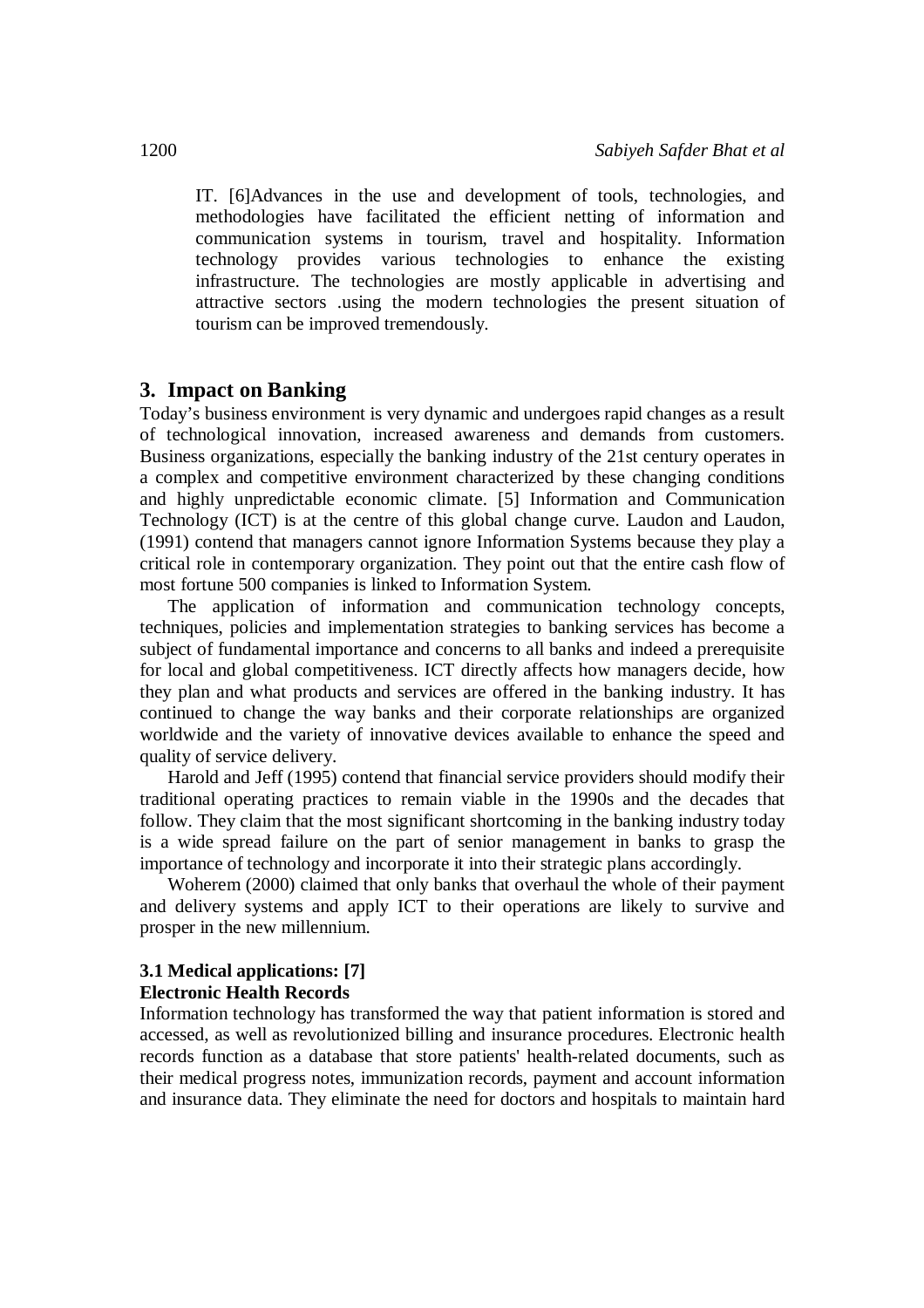copies of medical records, and have provided medical staff with an easy and efficient way to access patient information. They have also created systems that make it easy to submit claims and be paid by insurance companies more efficiently.

#### **Medical Equipment**

According to Carnegie Mellon, information technology is providing the medical field with improved capabilities to perform tests evaluate medical conditions and even perform surgeries with more accuracy. It is being integrated into machines and equipment, such as MRI's, to enhance a doctor's ability to see images more clearly. Information technology is also abetting the creation of medical robotics, which are computer-operated machines that perform surgeries through the use of information technology navigational systems. Disease Registries

The U.S. Department of Health and Human Services explains that information technology is used in the developments and advancement of disease registries. Disease registries are databases that track and monitor types of diseases that affect a group or large population of people. Information technology allows researchers to store this data electronically, and lets them perform automated updates, generate reports and perform analyses.

#### **Quality Management**

Information technology allows health care organizations to have a better handle on their quality management efforts. Health care organizations can set up computer systems to perform automated quality assurance audits and generate reports on the findings. For instance, information technology systems can digitally pull information from electronic patient files and perform a quality audit on how many times in a month that patient received a particular treatment. Then, the system can generate a report of the findings. This information may be used for quality management purposes, and to determine if there are deficiencies that need to be addressed.

#### **Health Insurance Exchanges**

According to a 2010 article on CivSource, information technology will play a big part in the health care reform that the United States undergoes. As the article explains, information technology will be used as a means to exchange medical information between health insurance companies. Patients will not have to be responsible for serving as middlemen between their providers and their insurance reps, as the information technology systems can take care of this for the patient. The information system that is set up on the doctor's side can communicate directly with the information system that is established on the insurance company's side.

#### **3.2 Impact on Government**

As managers have turned to advanced technologies to promote service delivery, partnership arrangements have attracted great attention. Given the struggle between limited fiscal capacities and rising public expectations, the use of partnerships has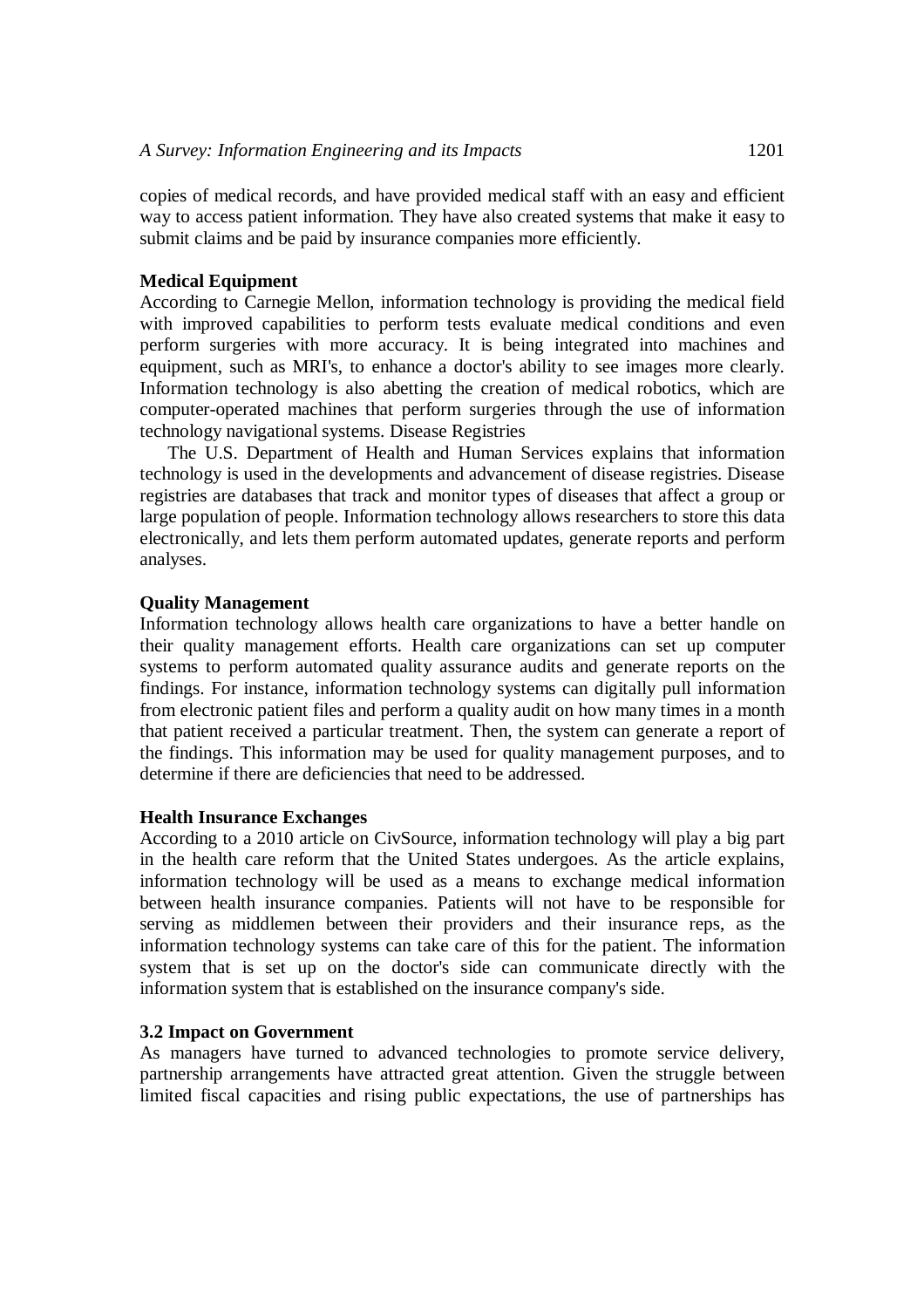emerged as a strategy of government leaders who wish to benefit from advanced technologies. Despite the importance and use of these arrangements, little empirical research has appeared on the characteristics of partnerships that may alternatively promote or impede their success. [4]This research isolates several key characteristics from the implementation and inter organizational literatures and investigates empirically their impact on the cost and operational benefits of a geographical information system project. Our findings suggest that partnerships do provide a reasonable approach to service delivery; however, the effectiveness of these arrangements is tempered by the number of partners involved, the degree to which decision authority is shared among the partners, the amount of resources shared among the group, the formality of the arrangement, and the level of leadership commitment.

### **3.3 The World Peace and Security**

Who else does not want to see peace and security permeate our society? If for some reasons, individuals or certain groups of people distance themselves from the peace and security then, probably, they do not belong to us. How can technology maintain international peace and security? Recently, the United States Ambassador to United Nations, Susan Rice, hosted a session of the United Nations Security Council titled, "voices of a New Generation," that sought to open new doors of opportunity to the world's youth (ages between 13 and 21 years old) on matters concerning international peace and security. I watched the video that genuinely touched my heart. Unfortunately, I'm yet to know if such a program is or can be extended to the older folks. The point is, we see how technology can help "fuel and energized" such excellent initiatives. As the speaker noted, "they poured in by e-mail, on YouTube, and through Facebook. And some were even written by hand" (para. 7). Again, as I illustrated earlier, this certainly demonstrates the power of social media. In the next year or so, I hope to embark on a behavioural science research studies that thoroughly investigate effects of human behaviour on advances in technology and society in general.

1. **Judiciary Systems**: There may be contentions between governments, citizens, and judicial systems but the contribution of science and technology to our legal systems cannot be overemphasized. For instance, DNA has served a good purpose in this direction: using DNA to solve crimes, to protect the innocent, and to identify missing persons. According to the Department of Justice "since the creation in 2000 of the Department of Justice's (DOJ's) Convicted Offender DNA Backlog Reduction Program, more than 493,600 offender samples from 24 states have been analyzed"(p. 4). This was an effort to solving criminal cases. So one can imagine what impact technology may have on the judicial systems in the coming decades. It's imperative to know how these advances influence the court's interaction with the public now and in the future. Consequently, future technology innovations in decision-making process in our legal systems are quite beyond imaginations.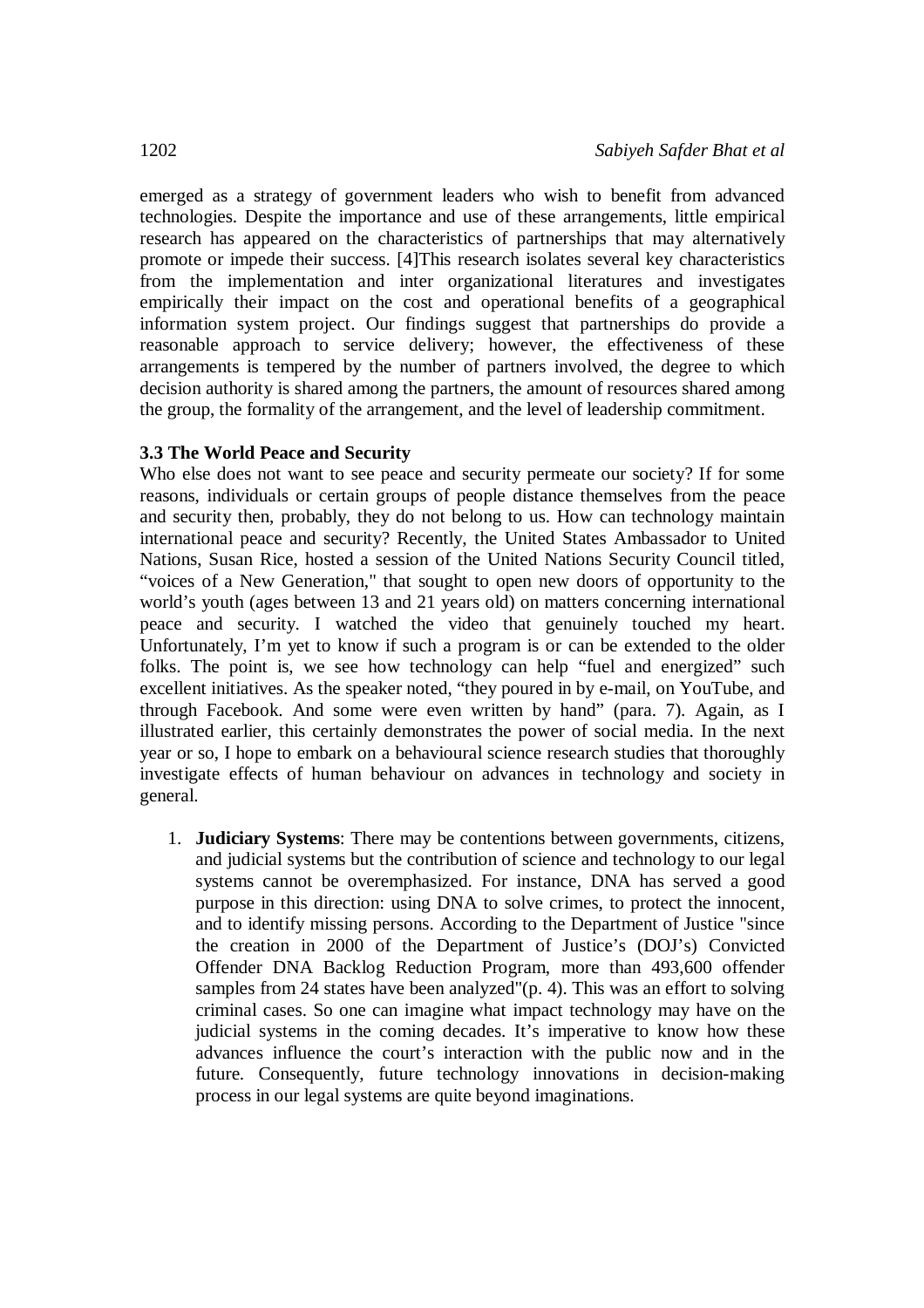2. Current and Future Scenario:Information technology with its latest inventions has become part and parcel of our day to day life, providing us with unpredictable facilities, making our day to day life easy. Information technology is helping business going global, helping managers be more effective, helps in marketing, business.

## **Future**

"Microsoft Thinks the Future of Information Technology Lies In Intelligent Technology"

The company said that its annual Tec Forum, which was hosted at Microsoft's HQ this week, was focused on the move from information technology to intelligent technology. What this means is that computers will no longer play a passive role in our everyday lives as an input tool, but rather take part in our lives in a meaningful way. Machines, such as your Smartphone or tablet, will learn just as much from you as you learn from it.

The Tech Forum event was focused on the three ways that Microsoft is helping lead the charge into a future of intelligent technology:

- **The Arrival of Big Data:** The massive explosion of data from machines, sensors and people—along with the broad availability of affordable cloud services at scale—are bringing us powerful new tools that turn data into insight.
- **Systems That Learn:** 21st-century computers aren't just told what to do—they learn. Dramatic improvements in machine learning are leading to systems that can absorb the vast amounts of data we are collecting, discern knowledge, and project futures.
- **More "Human" Natural User Interfaces (or NUI):** This is a topic we've covered a great deal here on NEXT—and a trend that includes speech, gesture, and touch to interact with computing systems. Yet NUI is much more than simply those input modalities. It enables a world where technology understands what we are doing and what we need or want. As a result, our interactions with computing systems will be more like working with an expert helper with human-like senses.

All three of these technologies will become more important over the years as our relationship with computers grows deeper. More technologies will also undoubtedly emerge over the next few years that will make us rethink our relationship with computers yet again. All of this leads us to the idea that technology is not merely something that humanity creates, but rather its a living, breathing creation that evolves alongside mankind. Moving to rename information technology to intelligent technology is the first step to realizing our intertwined future with machines.

After this we can easily predict the future of information technology and how it is going to impact us in future.

[8] However, futurologist Ian Pearson has a list of 10 hi-tech innovations that he claims will be in upcoming years.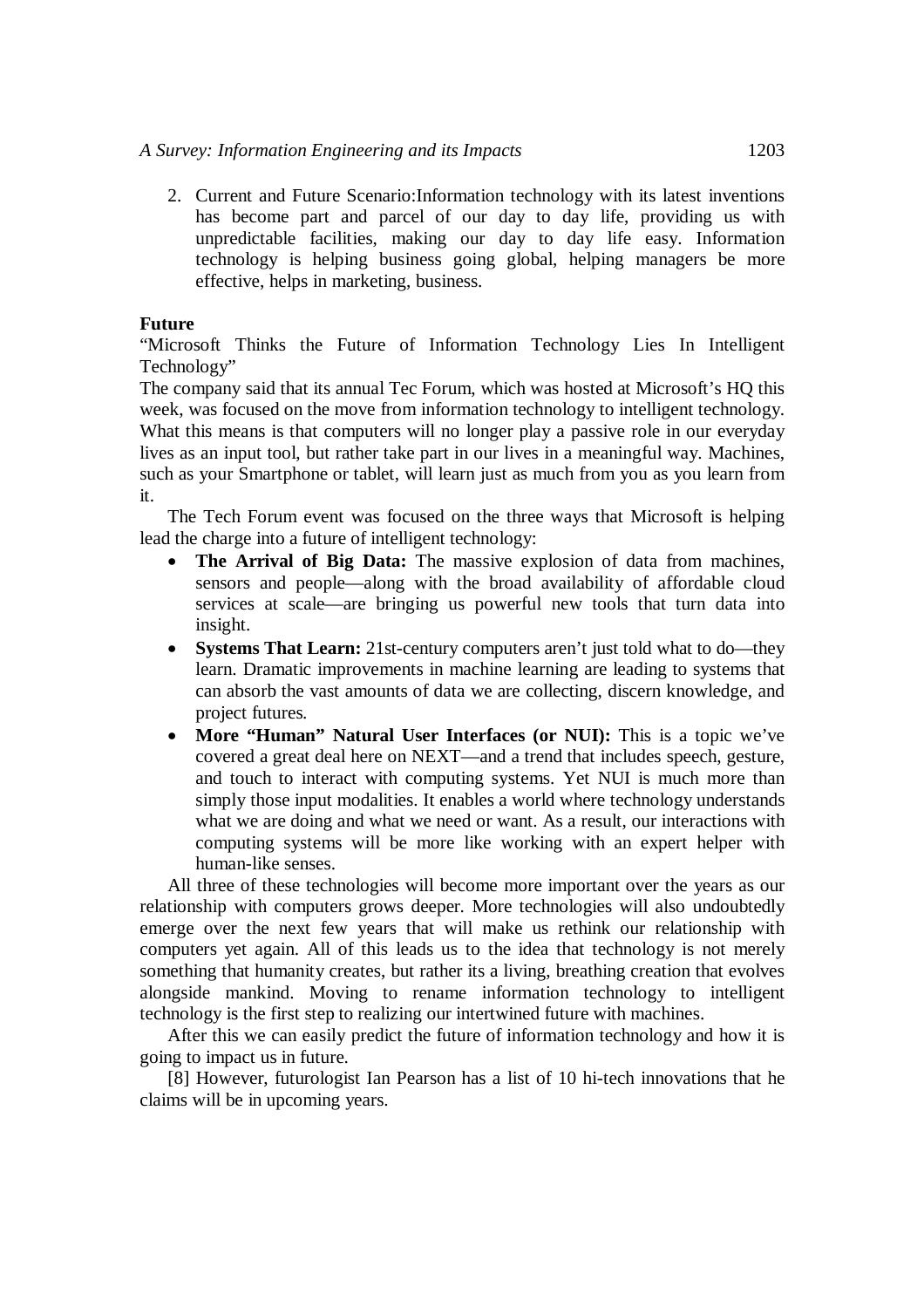## **1. Dream linking**

Using pillows with conducting fibres in the fabric, it will be possible to see monitor electrical activity from the brain. This will not only show when someone is dreaming, but recent developments indicate that we'll also be able to tell what they are dreaming about. It is also possible (with prior agreement presumably, and when both people are in a dream state at the same time) for two people to share dreams. One could try to steer a friend's dream in the same direction, so that they could effectively share a dream, and may even be able to interact in it.

## **2. Shared consciousness**

Many people believe we will one day have full links between their brains and an external computer. We will be able to directly access more information outside the brain, making us much smarter, with thought access to most of human knowledge. The link will also allow us to share ideas directly with other people, effectively sharing their consciousness, memories, experiences. This will create a whole new level of intimacy, and let you explore other people's creativity directly. This could certainly be one of the most fun bits of the future as long as we take suitable precaution.

## **3. Active contact lenses**



These nifty gadgets will sit in your eyes like normal contact lenses.

But they will have three tiny lasers and a micro mirror to beam pictures directly onto the retina, creating images in as high resolution as your eye can see. This could make all other forms of display superfluous. There is no need to wear a wristwatch, have a mobile phone, tablet or TV but you could still have them visually. The contact lens can deliver a full 3D, totally immersive perfect resolution experience. They will even let you watch movies or read your messages without opening your eyes.

### **4. Immortality and body sharing**

While computers get smarter, the brain-IT link will also get better, so you'll use external IT more, until most of your mind is outside your brain.

When your body dies, you'll only lose the bits still based in the brain. Most of your mind will carry on.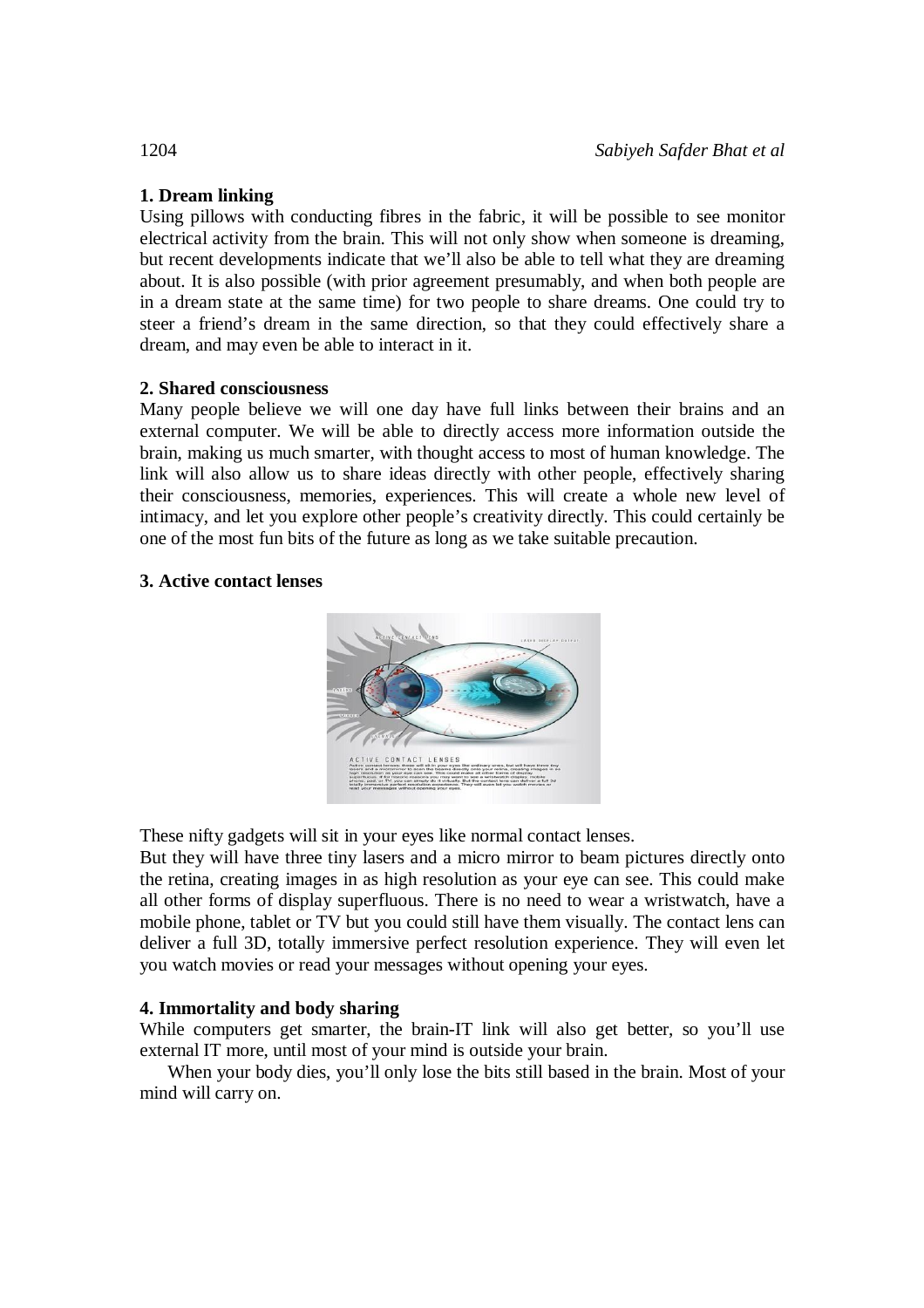You'll go to your funeral, buy an android body and carry on.

Death won't be a career problem.

If you don't want to use an android, maybe you'll link into your friends' bodies and share them, just as students hang out on friends' sofas.

Life really begins after death.

#### **3. Smart yoghurt**

A 'quad core' PC has for processors all sharing the same chip, instead of the single one there used to be. This will increase until computers have millions of processors. These might be suspended in gel to keep them cool and allow them to be wired together via light beams. In separate developments, bacteria are being genetically modified to let them make electronic components. Putting this together, smart yoghurt could be the basis of future computing. With potentially vastly superhuman intelligence, one day your best friend could be a yogurt.

#### **6. Video tattoos**



It will soon be possible to have electronic displays printed on thin plastic membranes, just like the ones you use for temporary tattoos that you put on your skin.

With them you could turn your whole forearm into a computer display. Anyone with ordinary tattoos will wish they'd waited a while.

You will also be able to get electronic makeup.

You would just wipe it all over your face and then touch it to, and it will instantly become whatever you want. You will be able to change your appearance several times a day depending on your mood.

#### **Augmented reality**

You've seen films where the hero sees the world with computer generated graphics or data superimposed on their field of view.

That technology area is developing very fast now and soon we will all be wearing a lightweight visor as we walk around.